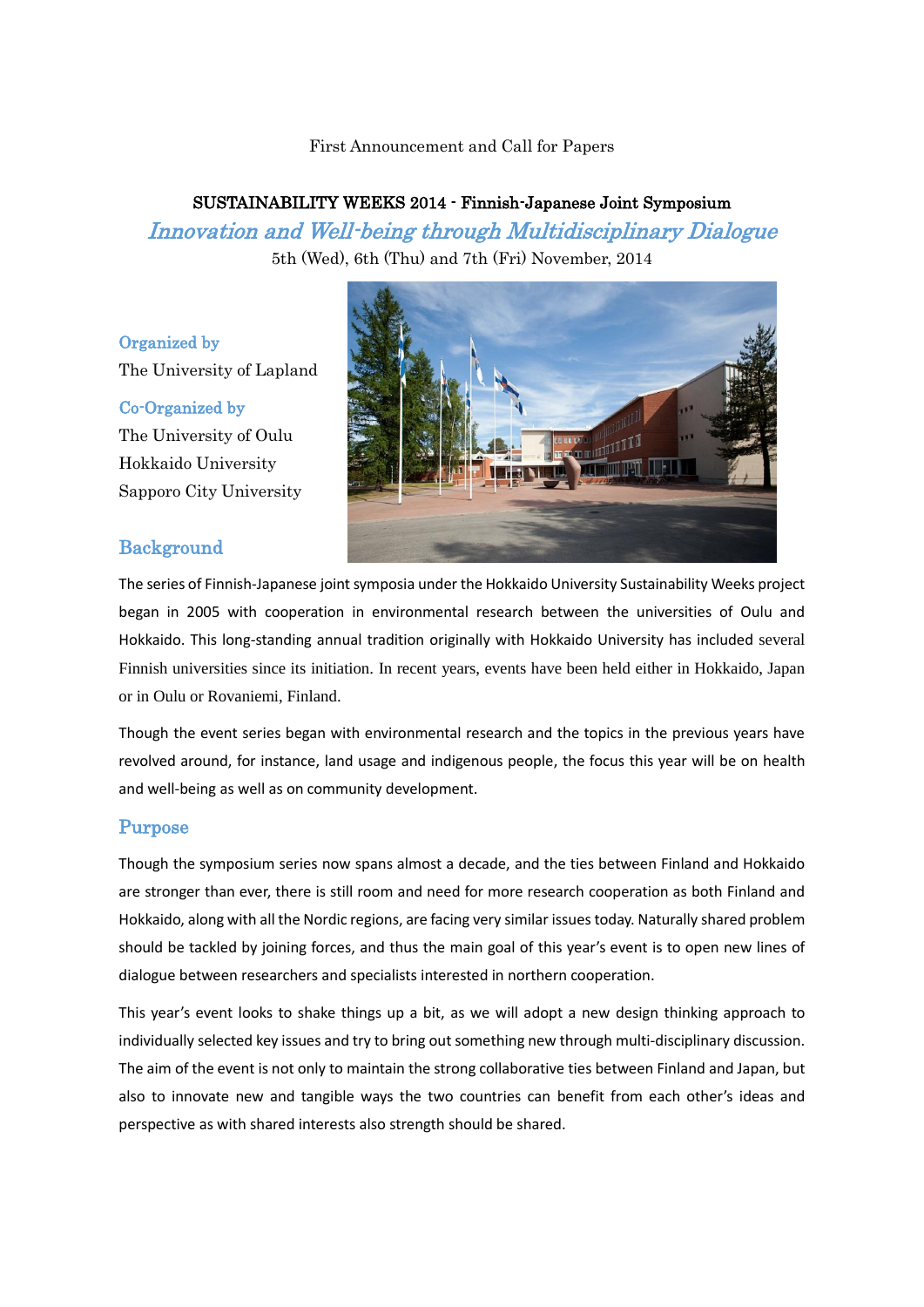# Structure

The three day event will be divided into workshops on the first two days and a conference on the last. The main participating universities will all host workshops with pre-coordinated topics and the two days will be reserved for exchanging ideas and, through that, innovating new approaches to the topics at hand. The fruits of these workshops will then be presented to the public through a panel discussion on the third day along with keynote speeches from invited lecturers.

## Service Design Workshops

|                                                           | Theme 1: Health Problems in an Aging Society with a Harsh Winter Climate     |  |  |  |
|-----------------------------------------------------------|------------------------------------------------------------------------------|--|--|--|
| <b>Theme Convener:</b>                                    | Professor Akiko Tamakoshi, Hokkaido University                               |  |  |  |
|                                                           | Service Design Facilitator: PhD Student Essi Kuure, University of Lapland    |  |  |  |
| Theme 2: Snow and Design Thinking in Regional Development |                                                                              |  |  |  |
| <b>Theme Convener:</b>                                    | University Teacher Antti-Jussi Yliharju, University of Lapland               |  |  |  |
|                                                           | Senior Lecturer José-Carlos García-Rosell, University of Lapland             |  |  |  |
|                                                           | Service Design Facilitator: PhD Student Tarja Salmela, University of Lapland |  |  |  |
|                                                           | Theme 3: Service Design Methods in Designing Digital Healthcare Concepts     |  |  |  |
| Theme Convener:                                           | Researcher Tanja Sauvola Hniversity of Oulu                                  |  |  |  |

| <b>Theme Convener:</b> | Researcher Tanja Sauvola, University of Oulu                                         |
|------------------------|--------------------------------------------------------------------------------------|
|                        | Service Design Facilitator: Designer Hanna-Riina Vuontisjärvi, University of Lapland |
|                        | Researcher Pija Rytilahti, University of Lapland                                     |

**Theme 4:** *Community Design through Tourism*

| <b>Theme Conveners:</b> | Professor Noriaki Nishiyama                                                           |  |
|-------------------------|---------------------------------------------------------------------------------------|--|
|                         | Associate Professor Kiho Yaoita, Hokkaido University                                  |  |
|                         | <b>Service Design Facilitator:</b> PhD Student Rainer Kettunen, University of Lapland |  |
|                         | PhD Student Reetta Maila, University of Lapland/Aalto University                      |  |

**Theme 5:** *Designing and Planning the Built Environment for Human Wellbeing*

*– Challenges of Shrinkage and Growth in the Northern Regions*

**Theme Conveners:** Professor Takeo Ozawa, Hokkaido University

Professor Taro Mori, Hokkaido University

Professor Helka-Liisa Hentilä, University of Oulu

Researcher Atsushi Takano, Aalto University

**Service Design Facilitators:** PhD Student Daria Akimenko, University of Lapland

**Theme 6:** *Architecture and Home Healthcare in Northern Regions*

**Theme Convener:** Associate Professor Masaya Saito, Sapporo City University Professor Kazuyo K. Sooudi, Sapporo City Unversity

**Service Design Facilitators:** PhD Student Merja Briñon, University of Lapland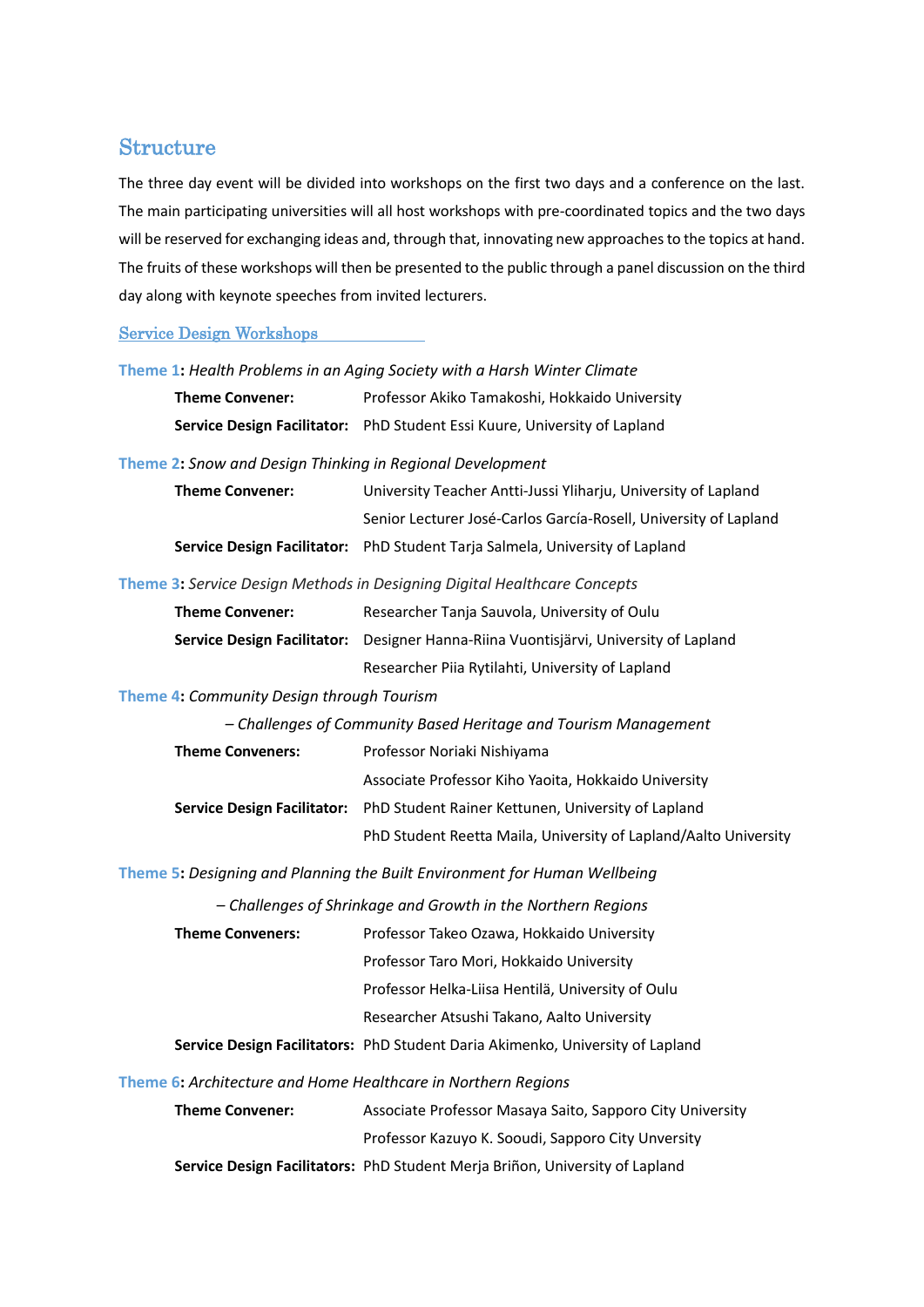# Details

# **Symposium**

The event will be hosted by the University of Lapland from 5th November to 7th November 2014.

Event Location

The event will take place at the University of Lapland main campus and Pöykkölä campus in Rovaniemi, Finland. Further instructions will be handed out on location.

**Language** 

The official language of the event is English (no interpretation will be provided).

# Schedule

| <b>Start</b> | <b>End</b> | Day 1, 5 <sup>th</sup> November (WED)                             |
|--------------|------------|-------------------------------------------------------------------|
| 10:00        | 12:00      | <b>Opening Ceremony/Opening Addresses</b>                         |
|              |            | Rector Mauri Ylä-Kotola, University of Lapland                    |
|              |            | Rector Lauri Lajunen, University of Oulu                          |
|              |            | Vice-President Ichiro Uyeda, Hokkaido University                  |
| 12:15        | 13:00      | <b>Lunch Break</b>                                                |
| 13:00        | 14:00      | Day 1 Lecture - Professor Satu Miettinen, University of Lapland   |
| 14:00        | 17:00      | Parallel Workshops - Day 1                                        |
| 19:00        | 21:00      | <b>Welcoming Reception - City of Rovaniemi</b>                    |
| <b>Start</b> | <b>End</b> | Day 2, 6 <sup>th</sup> November (THU)                             |
| 10:00        | 11:00      | Day 2 Lecture - Professor Anu Valtonen, University of Lapland     |
| 12:00        | 13:00      | <b>Parallel Workshops - Day 2</b>                                 |
| 13:00        | 14:00      | <b>Lunch Break</b>                                                |
| 14:00        | 17:00      | <b>Parallel Workshops - Day 2</b>                                 |
| 18:00        | 20:00      | Dinner - University of Lapland                                    |
| <b>Start</b> | <b>End</b> | Day 3, 7 <sup>th</sup> November (FRI)                             |
| 9:00         | 13:00      | <b>Keynote Presentations</b>                                      |
| 13:00        | 14:00      | <b>Lunch Break</b>                                                |
| 14:00        | 16:00      | Panel Discussion: Theme Conveners and Service Design Facilitators |
| 16:00        | 17:00      | <b>Concluding Remarks</b>                                         |
| 18:00        | 20:00      | Closing Reception - University of Lapland                         |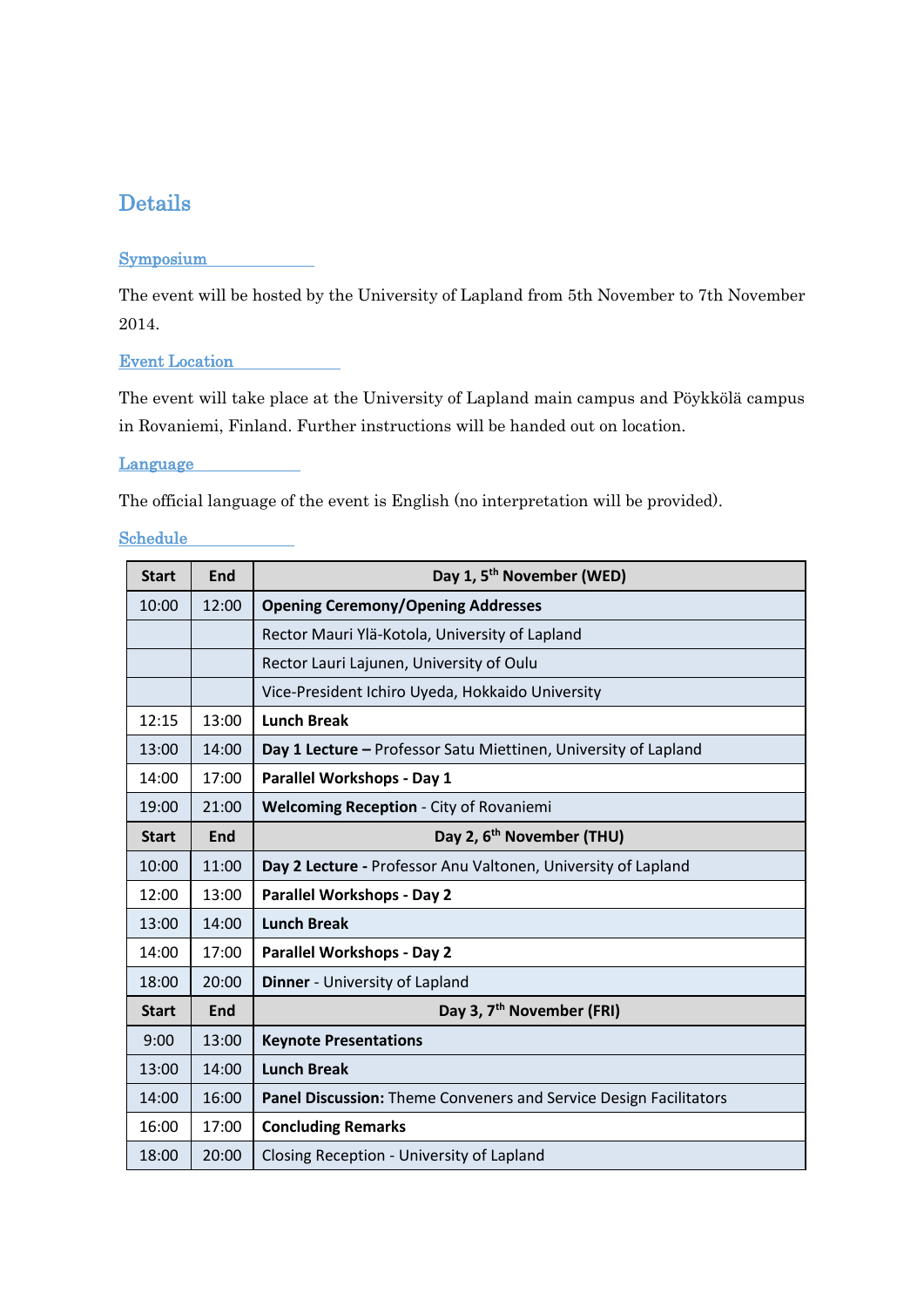### Lectures

The lectures offered on the first two days of the event are open for the participants of all workshops and to the public as well. Both lectures are aimed at providing insight to the design thinking approach and service design methods.

**Day 1**: *Service Design in the Changing Society* **Lecturer**: Professor Satu Miettinen, University of Lapland

**Day 2**: *Multidisciplinary Debates Related to Service Design* **Lecturer**: Professor Anu Valtonen, University of Lapland

### Keynote Speeches

A representative from each organizing and co-organizing university will present on research that is relevant to the topics of workshops on the first two days.

**Title 1**: *Everyday Well-Being in Later Life*

**Lecturer**: Professor Marjaana Seppänen, University of Lapland

**Title 2**: *Connected Health – The Role of ICT Based Services in Renewing Health*

**Lecturer**: Professor Minna Isomursu, University of Oulu

**Title 3**: *The Current Conditions and Issues of Space Design for Shrinking Communities in Northern Regions*

**Lecturer**: Professor Takeo Ozawa, Hokkaido University

**Title 4**: *ICT Tool Development for Home Healthcare in Remote Areas* **Lecturer**: Professor Kazuyo K. Sooudi, Sapporo City University

### Panel Discussion

The panel discussion will provide a platform for the theme conveners and service design facilitators of all the workshops to breakdown the results and findings of the two previous days. This will also give them a chance to compare experiences regarding the design thinking approach. The discussion will be moderated by Professor Satu Miettinen, the Vice-Dean of the Faculty of Arts and Design at the University of Lapland.

#### Key Dates

Application for workshops opens - 1st September, 2014

Deadline for applications  $-17<sup>th</sup>$  October, 2014

- 1. Day, Opening Ceremony, Workshops, Opening Reception 5th November, 2014
- 2. Day, Workshops Continue 6th November, 2014
- 3. Day, Keynote Speeches, Panel Discussion, Closing Reception  $7<sup>th</sup>$  November, 2014